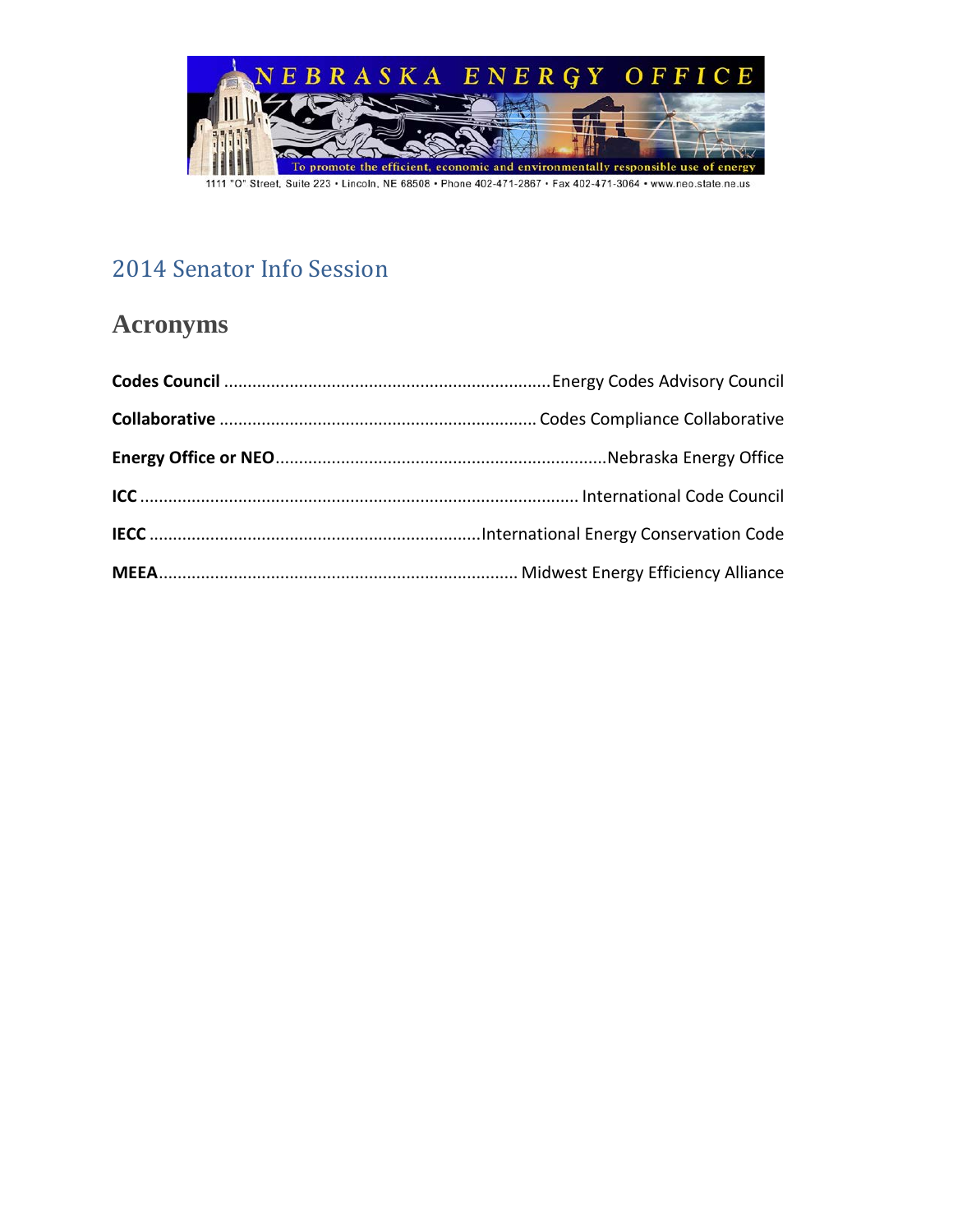

## **What are Energy Codes?**

- Minimum requirements for energy-efficient design of newly constructed and renovated buildings
	- o The "worst" energy-efficient building you can legally construct
- Energy-efficiency baselines for building envelope, lighting systems and HVAC equipment
- The code is developed on a national level, however the process include variations by climate or weather regions.

## **What do Energy Codes Apply to?**

- Building envelope walls, floors, ceilings, doors and windows.
	- o Specifies minimum insulation levels
	- o Mandates installation and air leakage standards with intent to ensure sealing the building against air leakage and controlling moisture migration.
- Heating, ventilating, and cooling system equipment.
	- o Minimum criteria for the size of systems and equipment.
		- Takes into consideration the energy demands of the building space.
- Lighting systems and equipment.
- Water heating systems and equipment.

### **What is the National Code Adoption Process?**

- The International Energy Conservation Code (IECC) is developed and published by the [International Code Council](http://www.iccsafe.org/) (ICC) since 1998 and is maintained through [a three year](http://www.iccsafe.org/cs/codes/Pages/default.aspx) [public consensus process.](http://www.iccsafe.org/cs/codes/Pages/default.aspx)
- The IECC is revised every three years through the ICC's governmental consensus [process.](http://www.iccsafe.org/cs/codes/Pages/procedures.aspx)
	- o Code change proposals are submitted by any interested party and are vetted through two public hearings. Between the two hearings, public comments are received which may include suggested changes. At the Initial Hearing, proponents and opponents of change proposals make their arguments before a committee of experts assembled by the ICC. At the Final Hearing, arguments are presented to the ICC Governmental Member Representatives present at the hearing and final voting is completed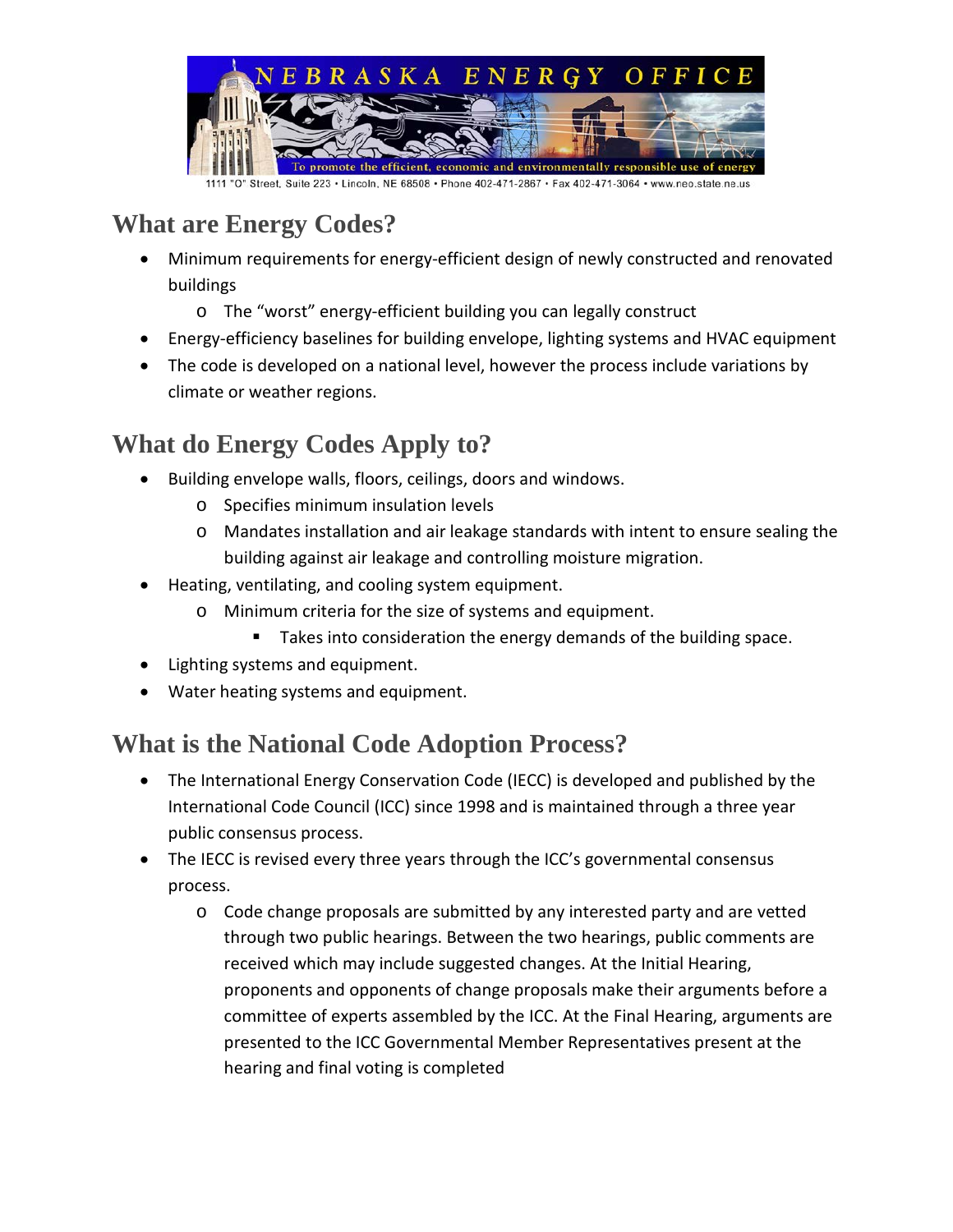

#### **How is the Energy Code Drafted and Adopted in State and Local Jurisdictions?**

Although the adoption of a model energy code presents a significant opportunity to save energy in residential and commercial buildings across the country, the U.S. does not have a national energy code or standard, so energy codes are adopted at the state and local levels of government. The U.S. Department of Energy and other national and regional organizations (i.e. the Building Energy Codes Program (BECP), Midwest Energy Efficiency Alliances, and the Alliance to Save Energy) provided [technical assistance](http://www.energycodes.gov/adoption/technical-assistance) to state and local governments to help facilitate the [adoption process.](http://www.energycodes.gov/adoption/process)

Local code adoption provisions regarding the Nebraska Energy Code are specified in Statues §81-1608 – §81-1616

## **What are Benefits of Energy Codes?**

The primary goal of an energy code or standard is to conserve energy. Commercial buildings and residential households in the US consume nearly 50% of the nation's total primary energy, 70% of the nation's electricity, and account for one-third of the nation's greenhouse emissions. In addition to energy efficiency the adoption of energy codes:

- **Save money.** The energy and cost savings that result from adoption of energy codes can be significant.
	- o Nationally, it is estimated that the adoption and enforcement of building energy codes will produce a financial benefit to owners of nearly \$2 billion annually by 2015, rising to over \$15 billion annually by 2030.
	- o In Nebraska, since 2000, an residential Energy Impact Study has been completed every time the Energy Cody was updated to the quantify:
		- the energy savings for typical homes, the
		- energy cost savings for typical homes,
		- in some cases, the additional constructed costs associated with the updated code, and
		- the statewide impact of adoption.
	- o The studies have been completed by Dr. Amy Musser with Vandemusser Design LLC and all of them are available on the Energy Office Website. The latest Study, evaluating the Impact of updating from the 2009 to the 2012 IECC in Nebraska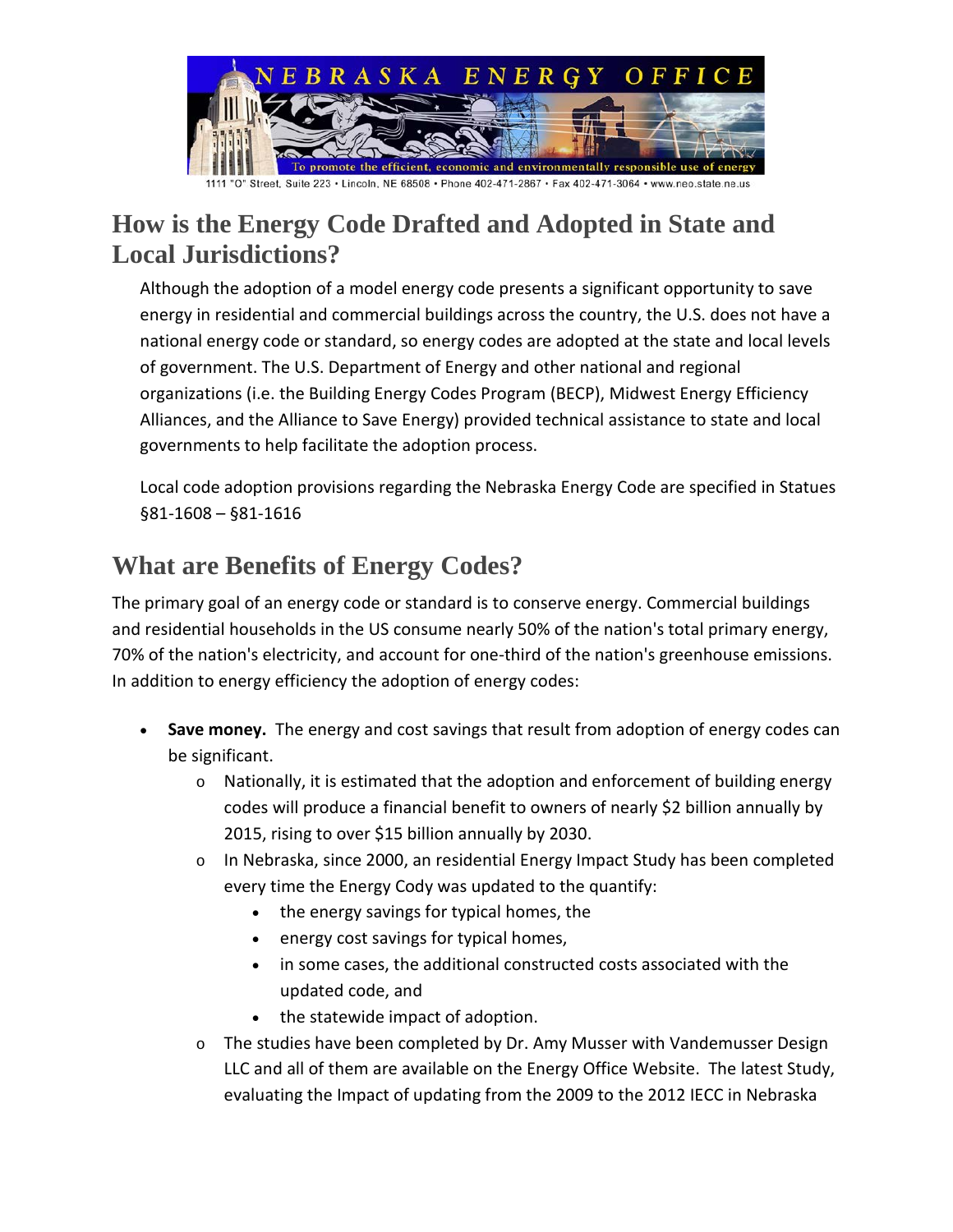

showed an average savings in whole-house energy costs of 11% and an energy cost savings of \$311. Statewide, the new code was projected to save homeowners \$254,000 the first year and \$59.6 million dollars over the life of homes built before 2015.

- **Protect consumers and support grid reliability**. Energy codes reduce utility costs which help to cushion consumers from the impacts associated with fluctuating fuel prices in volatile markets. Additionally, knowing the energy efficiency of buildings and homes through appropriate system sizing and increased controls, energy codes are able to curb the impact that buildings have on the energy grid. By decreasing the impact and peak loads of buildings, energy codes help lessen the stress on the grid, which increases grid reliability.
- **Improved Health**. Improved Energy Codes that reduce energy demand and uses also reduce pollution and greenhouse gas emissions. Improving the indoor air quality of homes and businesses and keeping consumers comfortable and healthy while lowering the health risks associated with burnings fossil fuels.
- **Reduce emissions.** Buildings use a significant amount of energy that creates considerable emissions. A [study conducted by the Climate Policy Initiative](http://climatepolicyinitiative.org/) found that states that adopted federal building energy codes reduced household energy usage by 10% and household greenhouse gas emissions by 16% from 1986–2008.
- **Create jobs.** As new codes for greater energy efficiency in buildings are adopted, many new jobs will become available, including technical experts, duct and air leakage professionals, quality control assessors, building and system commissioning agents, energy auditors, and compliance officers. Expanding these efforts into the existing building stock will also create new employment opportunities in project retrofits and the building weatherization industry.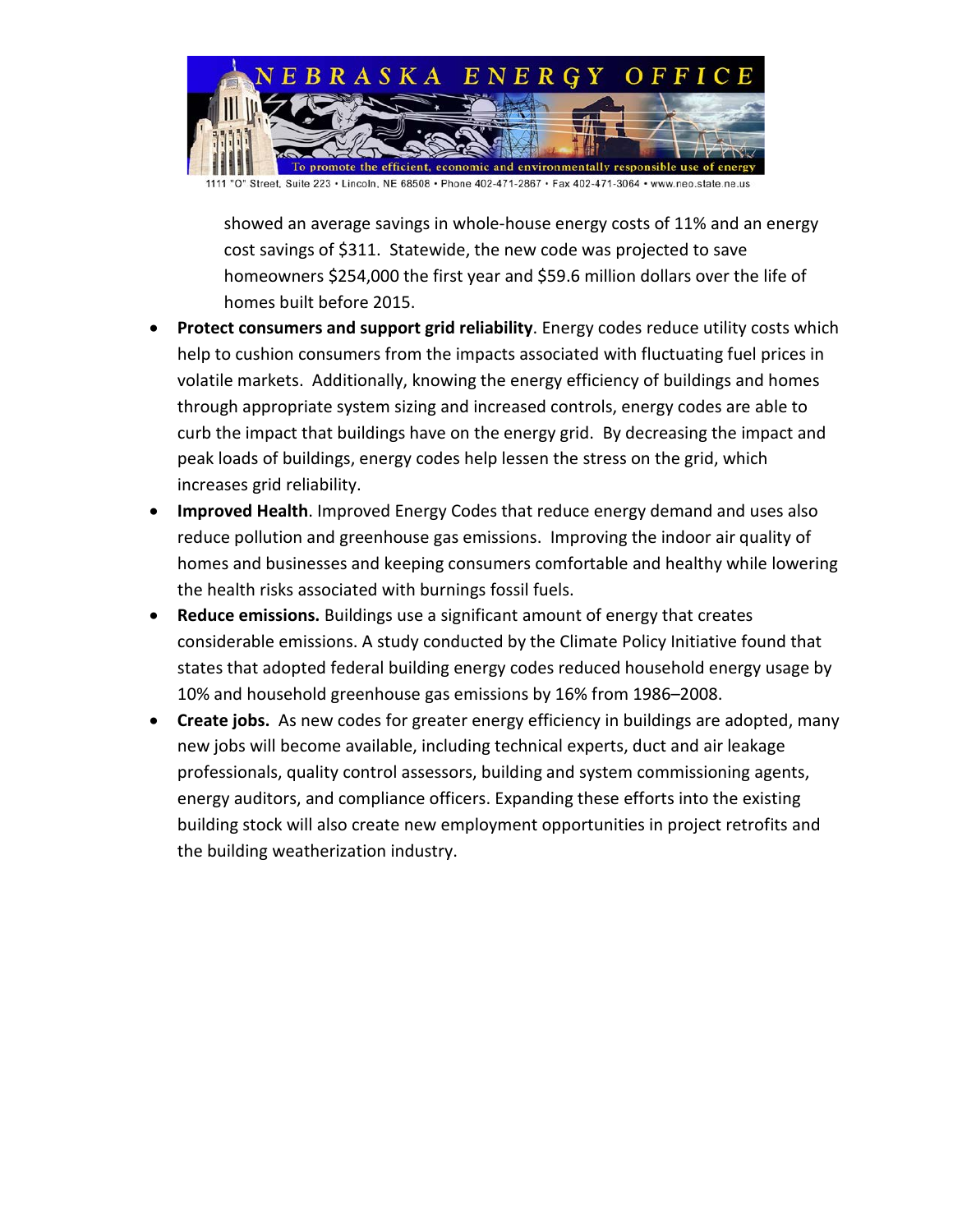

# **Current Statutes**

- Nebraska Energy Code is a statewide code. §81-1608 §81-1616
- Local jurisdictions including an energy element in their local code, must adopt the Nebraska Energy Code
	- o If a local jurisdiction does not include energy elements in their code, enforcement falls to the Nebraska Energy Office
		- When architects and engineers are retained for a project, they are responsible for ensuring that the building design meets code standards
		- **If no architect or engineer is retained, the prime contractor is responsible** for building to code
	- $\circ$  Local jurisdictions may amend out requirements of the code when it is not economically justified
		- **Local code authority submits their analysis to the Energy Office**
		- **Energy Office transmits its findings and conclusions to the local** jurisdictions
		- **Local code authority submits its explanation or address any issues raised** by the Energy Office
		- Local jurisdiction may then proceed to enforce its ordinance.
- Building owners, within two years of when a building is first occupied, may request the Energy Office undertake a determination to verify compliance with the energy code.
	- $\circ$  In local jurisdictions, determination will indicate whether the building complies with local code and if local code complies with the state code.
- Failure to comply is a Class IV misdemeanor.
- Code applies to all newly constructed buildings, new building additions and in the case of major renovations. It also applies to all state funded buildings (including renovations). The Energy Office provides compliance reviews of state owned/funded building plans and houses alternate compliance verification as required by statute. § 72- 805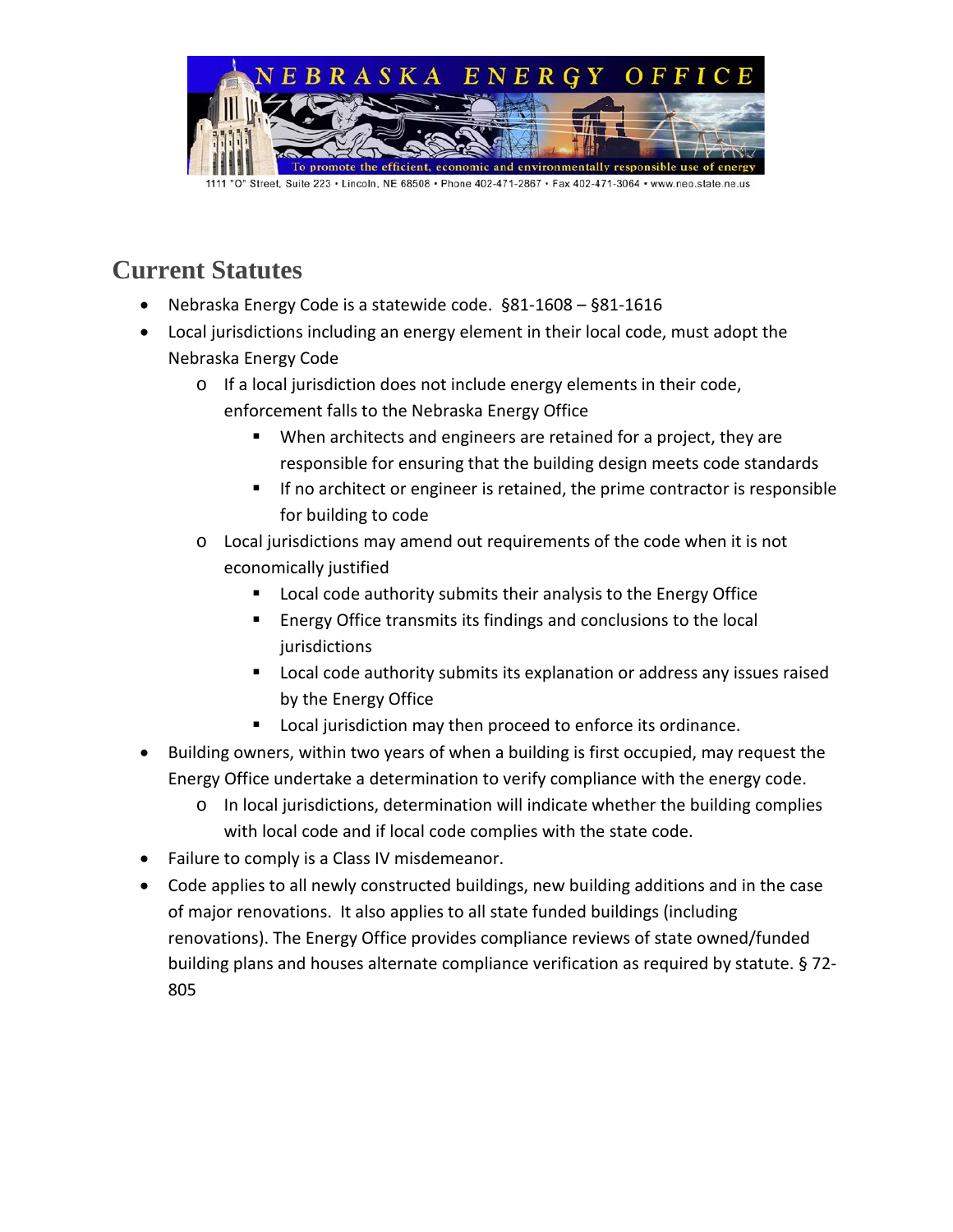

## **Rules and Regulations**

- Title 107
	- $\circ$  005.03 Prime Contractor is responsible for conducting duct tightness test and insulation inspections per the 2009 IECC, and must maintain the verification for two years.
	- o This was in response to concerns of homebuilders in rural areas without local jurisdictions, or an energy element in the local code.

#### **Compliance Studies**

- A Residential Code Compliance Study was conducted in 2011 evaluating compliance with 2003 IECC
	- o The study found a rate of sixty-five percent (65%) compliance. It was difficult to do the study because the homes were already constructed; it is best to check during construction.
	- $\circ$  The results of the study were used by NEO to help focus and coordinate training opportunities to help increase compliance.
- A second, independent residential compliance evaluation was completed in 2013 focusing on the impact of Nebraska's energy code training efforts and code compliance.
	- o 42 homes were inspected in jurisdictions that had benefited from "targeted" training. These homes showed impressive compliance results associated with the targeted training.
	- o The independent evaluator estimates the current compliance rate in jurisdictions that participated in the "targeted" training to be between 75%-80%.
- Commercial Code Compliance Baseline Study
	- o Working with Britt/Makela Group to review 38 commercial buildings statewide
	- o University of Nebraska Construction Management, Architecture and Engineering students are gathering the data
		- Students went through code trainings to learn inspection techniques and requirements
		- **Local code jurisdictions are assisting the students with site selection and** plan review
		- **Students will keep a journal about their experiences**
	- o Expected completion of the study is May 2014.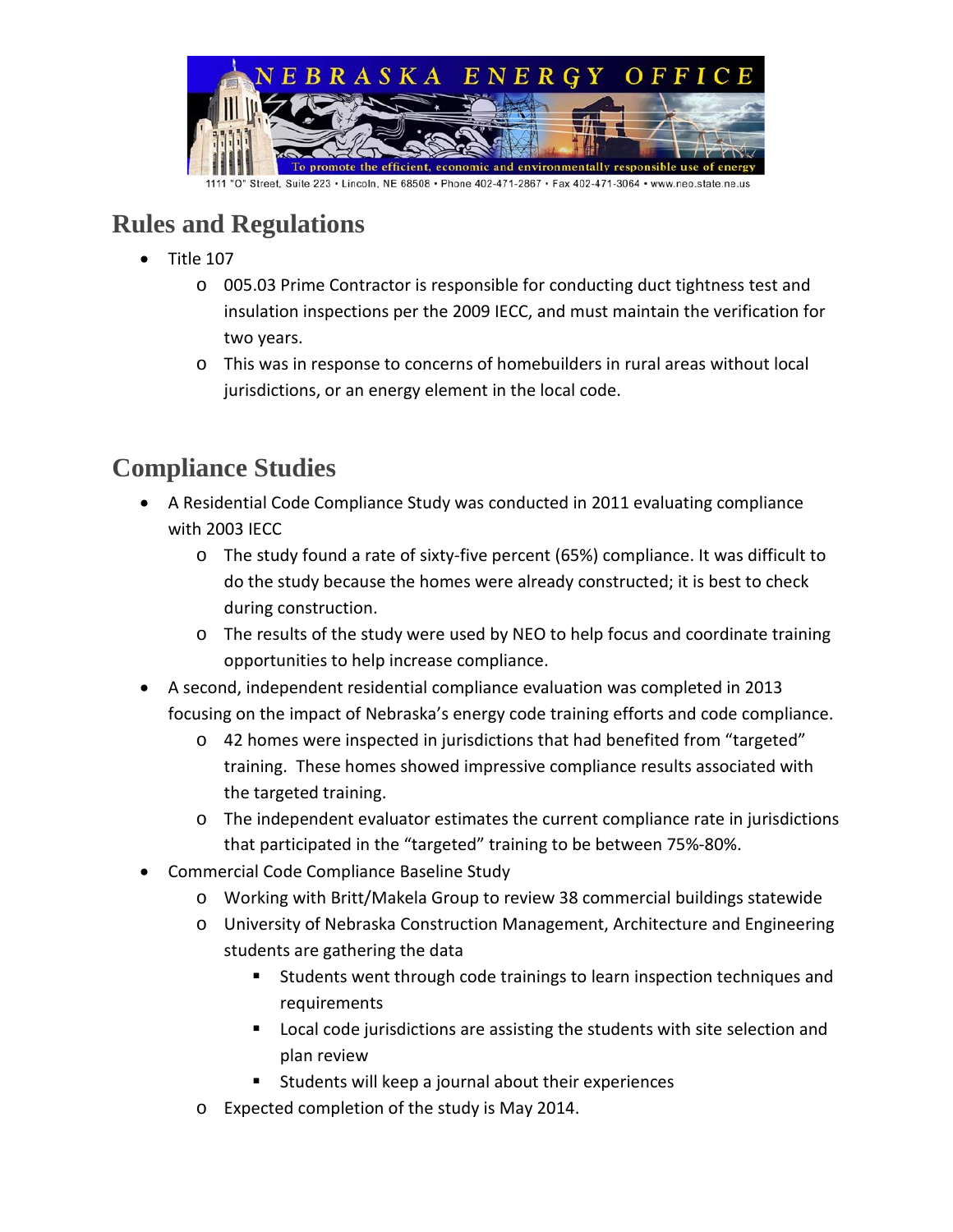

### **Energy Code Books**

• The Energy Office has provided 2009 and 2012 IECC Code Books, IECC and ASHRAE Combination Books, Energy Inspector Guides, and a Residential Equipment Inspection Tool developed specifically for Nebraska.

# **Energy Code Trainings**

- Jim Harper: A retired code official provides local jurisdictions with targeted trainings associated with specific areas where code for enforcement improvements is needed. These targeted trainings are based on the results of the studies previously discussed.
- IECC training: When a new code is adopted, the Energy Office brings in ICC-certified instructors to teach the new code.
- REScheck/COMcheck: computer-based compliance tools used to verify code compliance.
	- o Some local jurisdictions require this report.
- Building science classes: Joe Lstiburek, Matt Belcher, Steven Easley, Jambs Lamb; contractors and buildings scientists who provided information on beyond code options, building durability, sustainable construction, air sealing, mold and moisture concerns, all of which are closely related to energy code issues.
- Blower door training for code officials
- Green building for appraisers
- Home energy efficiency for real estate (OPPD)

## **Technical Assistance**

• The Energy Office's Building Program Specialist and the Technical Advisor provide free technical assistance to all of the state's construction industry.

## **Regional Codes Conference**

- As part of a federal grant, the Energy Office hosted a regional energy codes conference in October 2012 in Omaha
	- o Nearly 175 attendees from 21 states, District of Columbia, Canada, and Guam
	- o Builders, code officials, architects, engineers, HVAC installer/distributors, government officials, product suppliers, Home Energy raters and others were able to choose from 28 educational sessions in four tracks
	- o Great support from the public power districts and gas utilities in the development of the conference.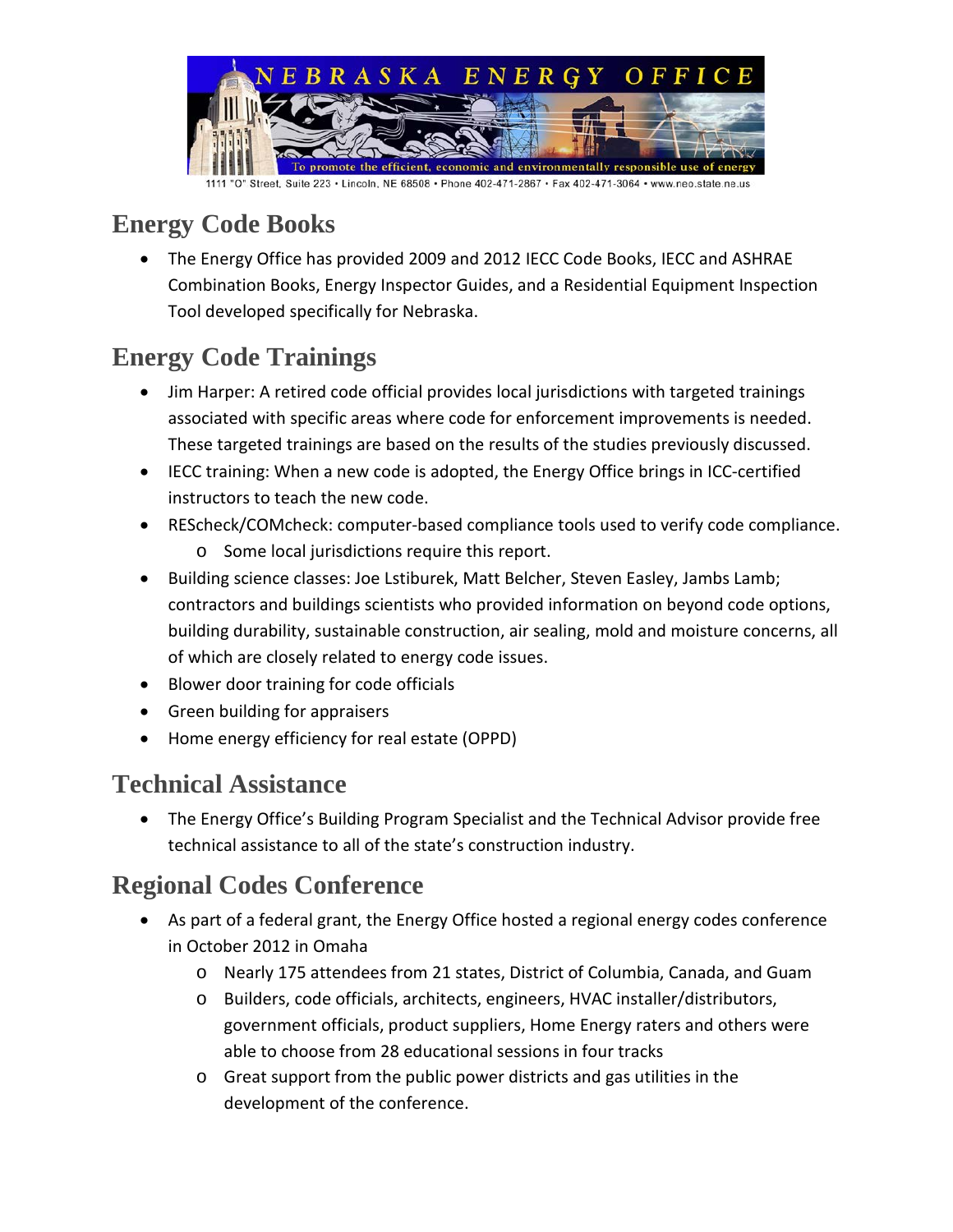

## **IECC Testing and Certification**

• As part of federal grants, the Energy Office coordinated ICC training and Energy Code testing certification in the State that resulted in increasing the number of ICC Certified Energy Code Inspectors (in three different certification types) from 1 to 28.

# **Energy Code Advisory Council**

- Only called to meet if there is legislation pending to adopt a new code.
- Stakeholders discuss the code and offer insights into complications that may arise in complying with the code.
- Does not take any action and does not influence the Energy Office regarding support or non-support of a code.
- Assisted with development and coordination of regional energy codes conference.

## **Codes Compliance Collaborative**

- Group of stakeholders interested in code compliance; approximately 25 active members out of the 75 initially invited.
- MEEA facilitates the Collaborative, which holds quarterly meetings.
	- o Committee meetings are held in between the quarterly meetings: State and Local Policy, Compliance and Evaluation, Training, Funding, Outreach.
- Initiate and implement ideas for compliance:
	- o Commercial Baseline Study was initiated by the Energy Office, but the Collaborative broadened it to become a service learning class
	- o Senator Information Session
	- o Other training ideas
	- o Utility Funded Code Support